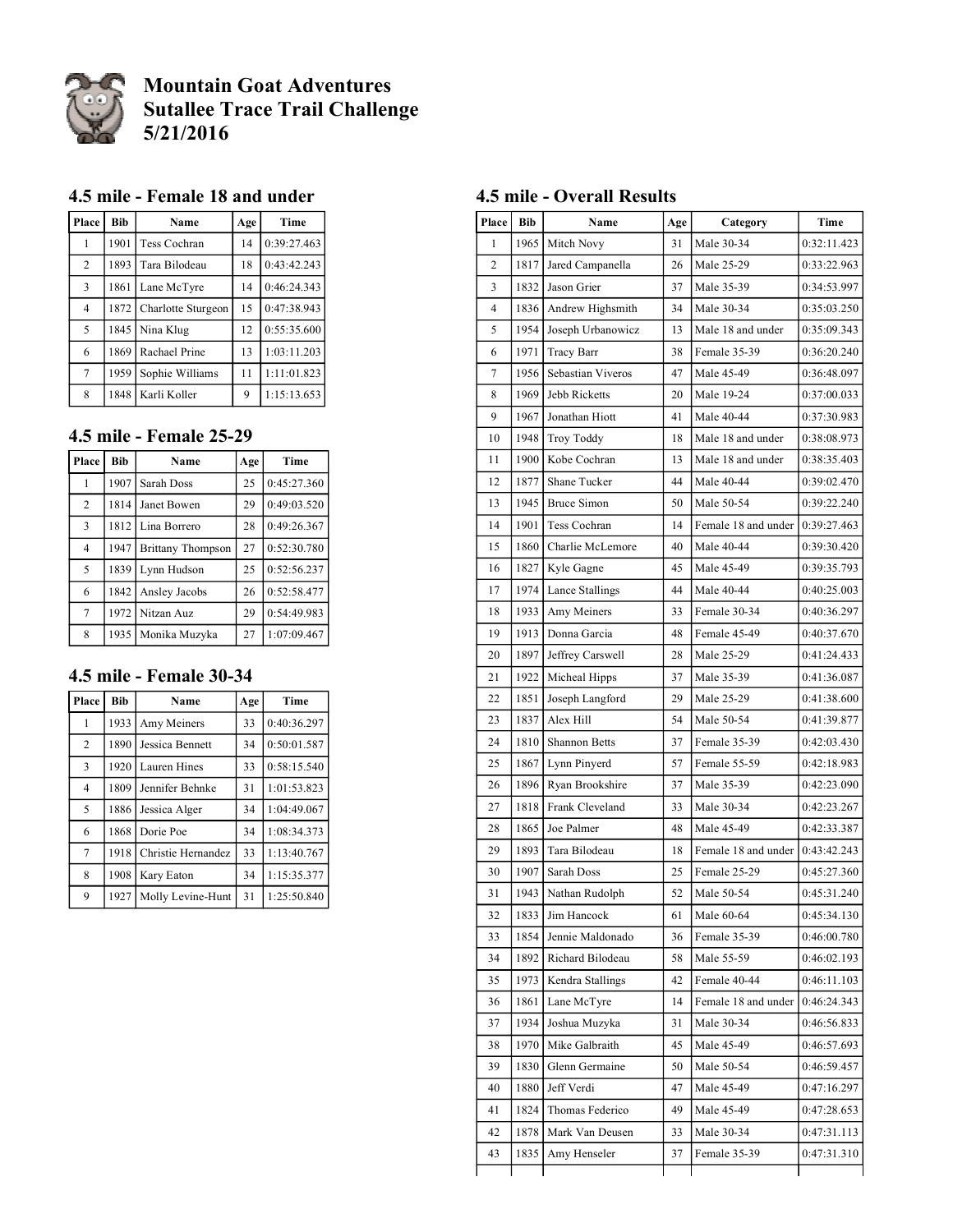#### **4.5 mile - Female 35-39**

| Place          | <b>Bib</b> | Name                 | Age | Time        |
|----------------|------------|----------------------|-----|-------------|
| 1              | 1971       | Tracy Barr           | 38  | 0:36:20.240 |
| $\overline{2}$ | 1810       | <b>Shannon Betts</b> | 37  | 0:42:03.430 |
| 3              | 1854       | Jennie Maldonado     | 36  | 0:46:00.780 |
| $\overline{4}$ | 1835       | Amy Henseler         | 37  | 0:47:31.310 |
| 5              | 1885       | <b>Brea Witt</b>     | 35  | 0:51:36.033 |
| 6              | 1951       | Jill Twyman          | 38  | 0:53:07.453 |
| 7              | 1936       | Kandice Nadeau       | 35  | 0:55:25.463 |
| 8              | 1962       | Terra Woods          | 36  | 0:56:03.203 |
| 9              | 1942       | Laura Rich           | 38  | 0:58:30.157 |
| 10             | 1829       | Nichole Garmon       | 39  | 0:59:35.987 |
| 11             | 1888       | Bethany Beaudrie     | 35  | 1:03:31.387 |
| 12             | 1961       | Marcella Woodall     | 36  | 1:10:09.800 |
| 13             | 1940       | Melissa Reedy        | 37  | 1:28:51.390 |

# **4.5 mile - Female 40-44**

| Place          | <b>Bib</b> | Name             | Age | Time        |
|----------------|------------|------------------|-----|-------------|
| 1              | 1973       | Kendra Stallings | 42  | 0:46:11.103 |
| $\overline{2}$ | 1805       | Levette Bagwell  | 43  | 0:50:59.747 |
| $\overline{3}$ | 1803       | Daphne Alt       | 42  | 0:51:48.510 |
| $\overline{4}$ | 1898       | Erin Clay        | 44  | 0:54:45.567 |
| 5              | 1952       | Elisa Unger      | 44  | 1:03:28.753 |
| 6              | 1966       | Renee Lowe       | 41  | 1:13:37.667 |
| $\tau$         | 1823       | Meredith Evans   | 44  | 1:15:35.693 |
| 8              | 1882       | Lajuana Williams | 40  | 1:47:30.663 |

### **4.5 mile - Female 45-49**

| Place          | <b>Bib</b> | Name               | Age | Time        |
|----------------|------------|--------------------|-----|-------------|
| 1              | 1913       | Donna Garcia       | 48  | 0:40:37.670 |
| $\overline{c}$ | 1873       | Deloni Tichenor    | 45  | 0:49:13.857 |
| 3              | 1846       | Edie Koller        | 45  | 0:50:44.223 |
| $\overline{4}$ | 1939       | Suzanne Rapp       | 47  | 0:51:23.513 |
| 5              | 334        | Patricia Cuomo     | 49  | 0:54:29.403 |
| 6              | 1863       | Cyndy Nahass       | 48  | 0:57:26.553 |
| 7              | 1904       | Amy Dickson        | 48  | 0:58:46.660 |
| 8              | 1820       | Terri Crist        | 47  | 0:59:20.210 |
| 9              | 1887       | Jami Bassett       | 45  | 1:01:06.533 |
| 10             | 1870       | Toni Prine         | 46  | 1:03:17.027 |
| 11             | 1960       | Stephanie Williams | 45  | 1:11:01.867 |

## **4.5 mile - Female 50-54**

| Place         | Bib | Name                  | Age | Time        |
|---------------|-----|-----------------------|-----|-------------|
|               |     | 1921   Leah Hinnefeld | 51  | 0:55:47.497 |
| 2             |     | 1926 Judy King        | 53  | 1:02:06.260 |
| $\mathcal{R}$ |     | 1944   Shana Savage   | 54  | 1:03:25.443 |

| Place    | <b>Bib</b> | Name                   | Age             | Category                         | Time        |
|----------|------------|------------------------|-----------------|----------------------------------|-------------|
| 44       | 1872       | Charlotte Sturgeon     | $\overline{15}$ | Female 18 and under 10:47:38.943 |             |
| 45       | 1895       | Jon Bright             | 25              | Male 25-29                       | 0:47:39.020 |
| 46       | 1814       | Janet Bowen            | 29              | Female 25-29                     | 0:49:03.520 |
| 47       | 977        | Mark Prater            | 49              | Male 45-49                       | 0:49:11.770 |
| 48       |            | 1804 Mark Anderson     | 34              | Male 30-34                       | 0:49:12.123 |
| 49       | 1873       | Deloni Tichenor        | 45              | Female 45-49                     | 0:49:13.857 |
| 50       |            | 1812 Lina Borrero      | 28              | Female 25-29                     | 0:49:26.367 |
| 51       |            | 1853   Michael Lindsey | 42              | Male 40-44                       | 0:49:28.943 |
| 52       | 1838       | David Hina             | 51              | Male 50-54                       | 0:49:30.460 |
| 53       | 1890       | Jessica Bennett        | 34              | Female 30-34                     | 0:50:01.587 |
| 54       | 1825       | Chris Foster           | 44              | Male 40-44                       | 0:50:31.587 |
| 55       | 1828       | Vish Gajulapalle       | 40              | Male 40-44                       | 0:50:36.000 |
| 56       | 1846       | Edie Koller            | 45              | Female 45-49                     | 0:50:44.223 |
| 57       | 1805       | Levette Bagwell        | 43              | Female 40-44                     | 0:50:59.747 |
| 58       | 1840       | Zachary Hudson         | 27              | Male 25-29                       | 0:51:06.980 |
| 59       | 1855       | Richard Malone         | 52              | Male 50-54                       | 0:51:09.357 |
| 60       | 114        | Jeff Byrd              | 56              | Male 55-59                       | 0:51:22.653 |
| 61       | 1939       | Suzanne Rapp           | 47              | Female 45-49                     | 0:51:23.513 |
| 62       | 1914       | T Kent Hammond         | 57              | Male 55-59                       | 0:51:35.130 |
| 63       |            | 1885 Brea Witt         | 35              | Female 35-39                     | 0:51:36.033 |
| 64       | 1852       | <b>Bill Leahy</b>      | 56              | Male 55-59                       | 0:51:36.483 |
| 65       | 1803       | Daphne Alt             | 42              | Female 40-44                     | 0:51:48.510 |
| 66       |            | 1801 Ni'am Ahdieh      | 13              | Male 18 and under                | 0:51:49.837 |
| 67       | 1955       | Paul Urbanowicz        | 48              | Male 45-49                       | 0:51:57.310 |
| 68       | 1874       | David Tinsley          | 67              | Male 65-69                       | 0:51:57.637 |
| 69       |            | 1862   David Milam     | 44              | Male 40-44                       | 0:51:58.390 |
| 70       | 1915       | Ernie Harris           | 60              | Male 60-64                       | 0:52:01.677 |
| 71       | 1813       | James Bowen            | 30              | Male 30-34                       | 0:52:03.170 |
| 72       | 1859       | Clint McKinney         | 37              | Male 35-39                       | 0:52:24.473 |
| 73       |            | 1947 Brittany Thompson | 27              | Female 25-29                     | 0:52:30.780 |
| 74       |            | 1839 Lynn Hudson       | 25              | Female 25-29                     | 0:52:56.237 |
| 75       |            | 1842 Ansley Jacobs     | 26              | Female 25-29                     | 0:52:58.477 |
| 76       |            | 1951 Jill Twyman       | 38              | Female 35-39                     | 0:53:07.453 |
| 77       | 1899       | Josh Cochran           | 35              | Male 35-39                       | 0:53:18.010 |
| 78       |            | 1866 Ritesh Patel      | 29              | Male 25-29                       | 0:54:11.223 |
| 79       | 334        | Patricia Cuomo         | 49              | Female 45-49                     | 0:54:29.403 |
| 80       | 1898       | Erin Clay              | 44              | Female 40-44                     | 0:54:45.567 |
| 81       | 1972       | Nitzan Auz             | 29              | Female 25-29                     | 0:54:49.983 |
|          |            | 1936   Kandice Nadeau  | 35              | Female 35-39                     | 0:55:25.463 |
| 82<br>83 |            | 1925 David King        | 53              | Male 50-54                       | 0:55:28.073 |
|          |            |                        |                 |                                  |             |
| 84       |            | 1845 Nina Klug         | 12              | Female 18 and under              | 0:55:35.600 |
| 85       | 1921       | Leah Hinnefeld         | 51              | Female 50-54                     | 0:55:47.497 |
| 86       | 1962       | Terra Woods            | 36              | Female 35-39                     | 0:56:03.203 |
| 87       | 1881       | J. J. Widener          | 42              | Male 40-44                       | 0:56:37.733 |
| 88       | 1863       | Cyndy Nahass           | 48              | Female 45-49                     | 0:57:26.553 |
| 89       | 1964       | Susan Yow              | 58              | Female 55-59                     | 0:58:06.490 |
| 90       | 1821       | Steven Davis           | 58              | Male 55-59                       | 0:58:10.850 |
| 91       |            | 1920   Lauren Hines    | 33              | Female 30-34                     | 0:58:15.540 |
|          |            | 1942 Laura Rich        | 38              | Female 35-39                     | 0:58:30.157 |
| 92<br>93 |            | 1919   Bill Highsmith  | 71              | Male $70+$                       | 0:58:44.903 |

 $\overline{\phantom{a}}$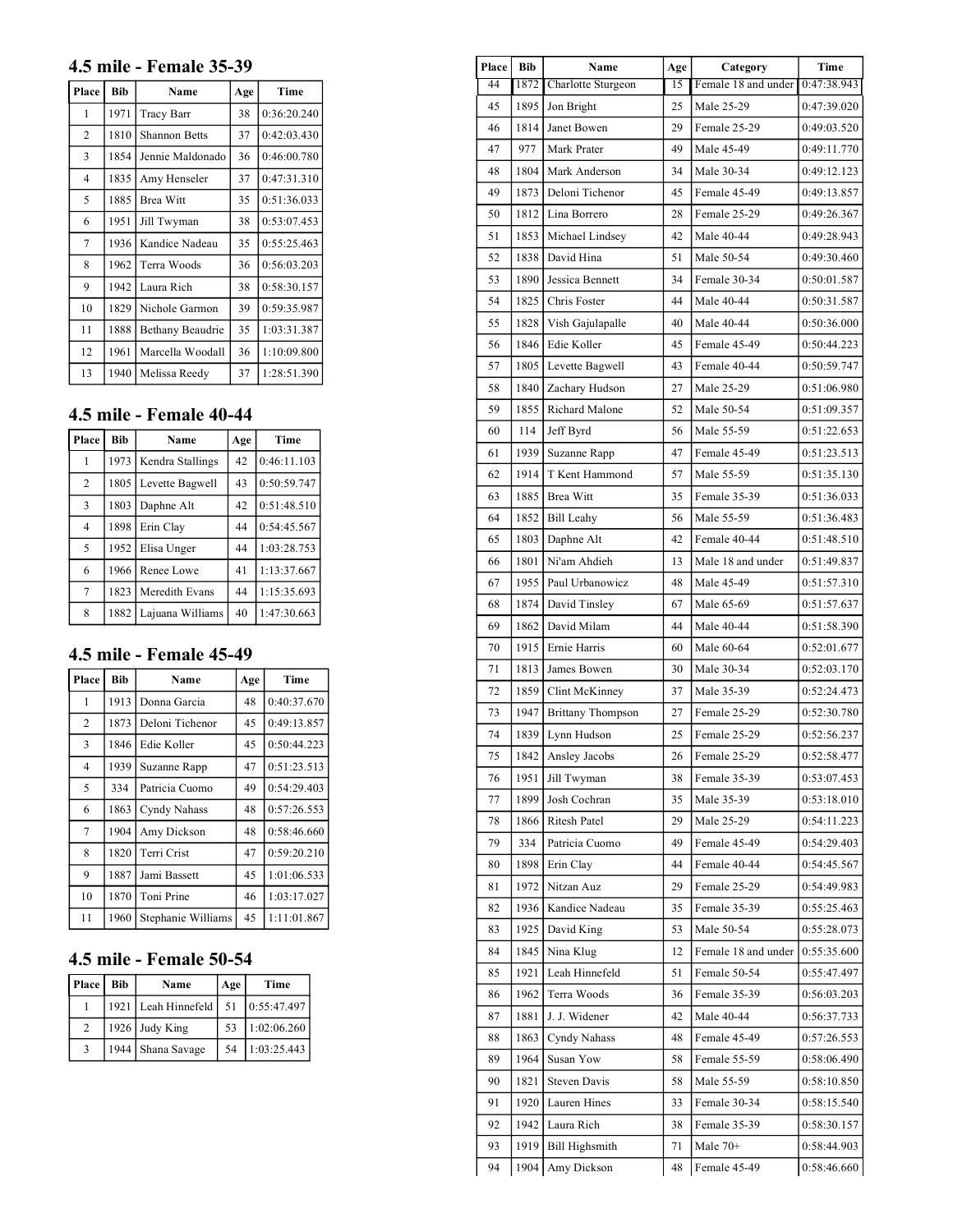### **4.5 mile - Female 55-59**

| Place          | <b>Bib</b> | Name            | Age | Time        |
|----------------|------------|-----------------|-----|-------------|
|                | 1867       | Lynn Pinyerd    | 57  | 0:42:18.983 |
| $\overline{c}$ | 1964       | Susan Yow       | 58  | 0:58:06.490 |
| 3              | 1841       | Julie A Jackson | 57  | 1:02:10.257 |
| 4              | 1822       | Vicki Davis     | 57  | 1:11:55.263 |
| 5              | 115        | Terri Byrd      | 56  | 1:13:10.483 |
| 6              | 1891       | Vicki Bertram   | 56  | 1:15:21.120 |

### **4.5 mile - Female 60-64**

| Place   Bib | Name                                   | Age | Time        |
|-------------|----------------------------------------|-----|-------------|
|             | 1834   Lisa Hancock   60   1:03:55.780 |     |             |
|             | 1856 Karen May                         | 62  | 1:18:54.620 |

#### **4.5 mile - Female 65-69**

| Place   Bib | Name                                        | Age | Time |
|-------------|---------------------------------------------|-----|------|
|             | 1916   Carolyn Hasbrouck   66   1:25:50.813 |     |      |

## **4.5 mile - Male 18 and under**

| Place          | <b>Bib</b> | Name                 | Age | Time        |
|----------------|------------|----------------------|-----|-------------|
|                | 1954 l     | Joseph Urbanowicz    | 13  | 0:35:09.343 |
| 2              | 1948       | <b>Troy Toddy</b>    | 18  | 0:38:08.973 |
| 3              |            | 1900   Kobe Cochran  | 13  | 0:38:35.403 |
| $\overline{4}$ | 1801       | Ni'am Ahdieh         | 13  | 0:51:49.837 |
| 5              | 1850       | Robert Koller        | 11  | 0:58:51.297 |
| 6              | 1808       | <b>Tyler Bassett</b> | 13  | 1:00:07.280 |

## **4.5 mile - Male 19-24**

| Place   Bib | Name                                | Age | Time |
|-------------|-------------------------------------|-----|------|
|             | 1969 Jebb Ricketts   20 0:37:00.033 |     |      |

#### **4.5 mile - Male 25-29**

| Place          | <b>Bib</b> | Name             | Age | Time        |
|----------------|------------|------------------|-----|-------------|
|                | 1817       | Jared Campanella | 26  | 0:33:22.963 |
| 2              | 1897       | Jeffrey Carswell | 28  | 0:41:24.433 |
| 3              | 1851       | Joseph Langford  | 29  | 0:41:38.600 |
| $\overline{4}$ | 1895       | Jon Bright       | 25  | 0:47:39.020 |
| $\overline{5}$ | 1840       | Zachary Hudson   | 27  | 0:51:06.980 |
| 6              | 1866       | Ritesh Patel     | 29  | 0:54:11.223 |

## **4.5 mile - Male 30-34**

| Place          | <b>Bib</b> | Name                | Age | Time        |
|----------------|------------|---------------------|-----|-------------|
| 1              | 1965       | Mitch Novy          | 31  | 0:32:11.423 |
| $\overline{2}$ | 1836       | Andrew Highsmith    | 34  | 0:35:03.250 |
| 3              | 1818       | Frank Cleveland     | 33  | 0:42:23.267 |
| 4              | 1934       | Joshua Muzyka       | 31  | 0:46:56.833 |
| 5              | 1878       | Mark Van Deusen     | 33  | 0:47:31.113 |
| 6              | 1804       | Mark Anderson       | 34  | 0:49:12.123 |
| 7              | 1813       | James Bowen         | 30  | 0:52:03.170 |
| 8              | 1843       | Christopher Johnson | 32  | 1:06:09.867 |

| <b>Place</b> | Bib  | Name                 | Age | Category            | Time        |
|--------------|------|----------------------|-----|---------------------|-------------|
| 95           | 1850 | Robert Koller        | 11  | Male 18 and under   | 0:58:51.297 |
| 96           | 1905 | Carl DiSalvo         | 45  | Male 45-49          | 0:59:04.770 |
| 97           | 1820 | Terri Crist          | 47  | Female 45-49        | 0:59:20.210 |
| 98           | 1829 | Nichole Garmon       | 39  | Female 35-39        | 0:59:35.987 |
| 99           | 1808 | <b>Tyler Bassett</b> | 13  | Male 18 and under   | 1:00:07.280 |
| 100          | 1953 | Raymond Unger        | 47  | Male 45-49          | 1:00:48.913 |
| 101          | 1887 | Jami Bassett         | 45  | Female 45-49        | 1:01:06.533 |
| 102          | 1819 | Dan Cofer            | 50  | Male 50-54          | 1:01:50.680 |
| 103          | 1809 | Jennifer Behnke      | 31  | Female 30-34        | 1:01:53.823 |
| 104          | 1807 | Michael Barnett      | 59  | Male 55-59          | 1:01:57.207 |
| 105          | 1926 | Judy King            | 53  | Female 50-54        | 1:02:06.260 |
| 106          | 1841 | Julie A Jackson      | 57  | Female 55-59        | 1:02:10.257 |
| 107          | 1869 | Rachael Prine        | 13  | Female 18 and under | 1:03:11.203 |
| 108          | 1870 | Toni Prine           | 46  | Female 45-49        | 1:03:17.027 |
| 109          | 1944 | Shana Savage         | 54  | Female 50-54        | 1:03:25.443 |
| 110          | 1952 | Elisa Unger          | 44  | Female 40-44        | 1:03:28.753 |
| 111          | 1888 | Bethany Beaudrie     | 35  | Female 35-39        | 1:03:31.387 |
| 112          | 1834 | Lisa Hancock         | 60  | Female 60-64        | 1:03:55.780 |
| 113          | 1886 | Jessica Alger        | 34  | Female 30-34        | 1:04:49.067 |
| 114          | 1843 | Christopher Johnson  | 32  | Male 30-34          | 1:06:09.867 |
| 115          | 1958 | Sean Williams        | 49  | Male 45-49          | 1:06:33.003 |
| 116          | 1935 | Monika Muzyka        | 27  | Female 25-29        | 1:07:09.467 |
| 117          | 1868 | Dorie Poe            | 34  | Female 30-34        | 1:08:34.373 |
| 118          | 1961 | Marcella Woodall     | 36  | Female 35-39        | 1:10:09.800 |
| 119          | 175  | Lee Miller           | 62  | Male 60-64          | 1:10:54.597 |
| 120          | 1959 | Sophie Williams      | 11  | Female 18 and under | 1:11:01.823 |
| 121          | 1960 | Stephanie Williams   | 45  | Female 45-49        | 1:11:01.867 |
| 122          | 1811 | Rick Blue            | 70  | Male $70+$          | 1:11:10.790 |
| 123          | 1879 | Kannan Venkateswaran | 41  | Male 40-44          | 1:11:12.377 |
| 124          | 1822 | Vicki Davis          | 57  | Female 55-59        | 1:11:55.263 |
| 125          | 115  | Terri Byrd           | 56  | Female 55-59        | 1:13:10.483 |
| 126          |      | 1966 Renee Lowe      | 41  | Female 40-44        | 1:13:37.667 |
| 127          | 1802 | Steven Alaniz        | 38  | Male 35-39          | 1:13:40.717 |
| 128          | 1918 | Christie Hernandez   | 33  | Female 30-34        | 1:13:40.767 |
| 129          | 1847 | Karl Koller          | 46  | Male 45-49          | 1:15:13.653 |
| 130          | 1848 | Karli Koller         | 9   | Female 18 and under | 1:15:13.653 |
| 131          | 1891 | Vicki Bertram        | 56  | Female 55-59        | 1:15:21.120 |
| 132          | 1908 | Kary Eaton           | 34  | Female 30-34        | 1:15:35.377 |
| 133          | 1823 | Meredith Evans       | 44  | Female 40-44        | 1:15:35.693 |
| 134          | 1856 | Karen May            | 62  | Female 60-64        | 1:18:54.620 |
| 135          | 1844 | David Johnson        | 51  | Male 50-54          | 1:19:39.623 |
| 136          | 1916 | Carolyn Hasbrouck    | 66  | Female 65-69        | 1:25:50.813 |
| 137          | 1927 | Molly Levine-Hunt    | 31  | Female 30-34        | 1:25:50.840 |
| 138          | 1940 | Melissa Reedy        | 37  | Female 35-39        | 1:28:51.390 |
| 139          | 1941 | Shawn Reedy          | 38  | Male 35-39          | 1:28:51.687 |
| 140          | 1882 | Lajuana Williams     | 40  | Female 40-44        | 1:47:30.663 |
| 141          | 1864 | Jack Owenby          | 54  | Male 50-54          | 1:47:30.853 |
|              |      |                      |     |                     |             |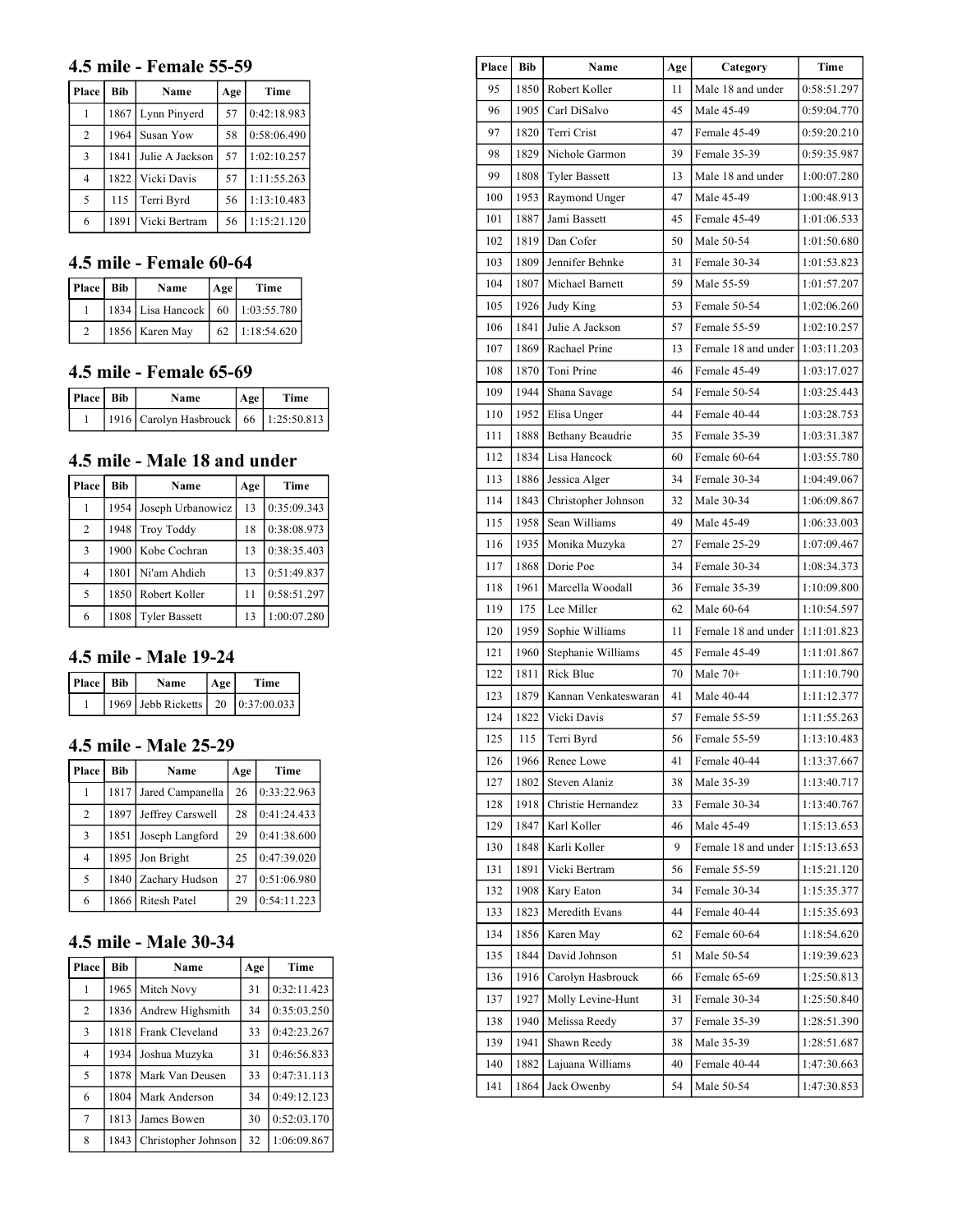### **4.5 mile - Male 35-39**

| Place          | <b>Bib</b> | Name            | Age | Time        |
|----------------|------------|-----------------|-----|-------------|
| 1              | 1832       | Jason Grier     | 37  | 0:34:53.997 |
| $\overline{2}$ | 1922       | Micheal Hipps   | 37  | 0:41:36.087 |
| 3              | 1896       | Ryan Brookshire | 37  | 0:42:23.090 |
| $\overline{4}$ | 1859       | Clint McKinney  | 37  | 0:52:24.473 |
| 5              | 1899       | Josh Cochran    | 35  | 0:53:18.010 |
| 6              | 1802       | Steven Alaniz   | 38  | 1:13:40.717 |
| 7              | 1941       | Shawn Reedy     | 38  | 1:28:51.687 |

## **4.5 mile - Male 40-44**

| Place          | <b>Bib</b> | Name                 | Age | Time        |
|----------------|------------|----------------------|-----|-------------|
| 1              | 1967       | Jonathan Hiott       | 41  | 0:37:30.983 |
| $\overline{2}$ | 1877       | Shane Tucker         | 44  | 0:39:02.470 |
| 3              | 1860       | Charlie McLemore     | 40  | 0:39:30.420 |
| $\overline{4}$ | 1974       | Lance Stallings      | 44  | 0:40:25.003 |
| 5              | 1853       | Michael Lindsey      | 42  | 0:49:28.943 |
| 6              | 1825       | Chris Foster         | 44  | 0:50:31.587 |
| 7              | 1828       | Vish Gajulapalle     | 40  | 0:50:36.000 |
| 8              | 1862       | David Milam          | 44  | 0:51:58.390 |
| 9              | 1881       | J. J. Widener        | 42  | 0:56:37.733 |
| 10             | 1879       | Kannan Venkateswaran | 41  | 1:11:12.377 |

## **4.5 mile - Male 45-49**

| Place          | <b>Bib</b> | Name              | Age | Time        |
|----------------|------------|-------------------|-----|-------------|
| 1              | 1956       | Sebastian Viveros | 47  | 0:36:48.097 |
| $\overline{2}$ | 1827       | Kyle Gagne        | 45  | 0:39:35.793 |
| 3              | 1865       | Joe Palmer        | 48  | 0:42:33.387 |
| $\overline{4}$ | 1970       | Mike Galbraith    | 45  | 0:46:57.693 |
| 5              | 1880       | Jeff Verdi        | 47  | 0:47:16.297 |
| 6              | 1824       | Thomas Federico   | 49  | 0:47:28.653 |
| 7              | 977        | Mark Prater       | 49  | 0:49:11.770 |
| 8              | 1955       | Paul Urbanowicz   | 48  | 0:51:57.310 |
| 9              | 1905       | Carl DiSalvo      | 45  | 0:59:04.770 |
| 10             | 1953       | Raymond Unger     | 47  | 1:00:48.913 |
| 11             | 1958       | Sean Williams     | 49  | 1:06:33.003 |
| 12             | 1847       | Karl Koller       | 46  | 1:15:13.653 |

# **4.5 mile - Male 50-54**

| Place          | <b>Bib</b> | Name               | Age | Time        |
|----------------|------------|--------------------|-----|-------------|
| 1              | 1945       | <b>Bruce Simon</b> | 50  | 0:39:22.240 |
| $\overline{2}$ | 1837       | Alex Hill          | 54  | 0:41:39.877 |
| 3              | 1943       | Nathan Rudolph     | 52  | 0:45:31.240 |
| 4              | 1830       | Glenn Germaine     | 50  | 0:46:59.457 |
| 5              | 1838       | David Hina         | 51  | 0:49:30.460 |
| 6              | 1855       | Richard Malone     | 52  | 0:51:09.357 |
| 7              | 1925       | David King         | 53  | 0:55:28.073 |
| 8              | 1819       | Dan Cofer          | 50  | 1:01:50.680 |
| 9              | 1844       | David Johnson      | 51  | 1:19:39.623 |
| 10             | 1864       | Jack Owenby        | 54  | 1:47:30.853 |